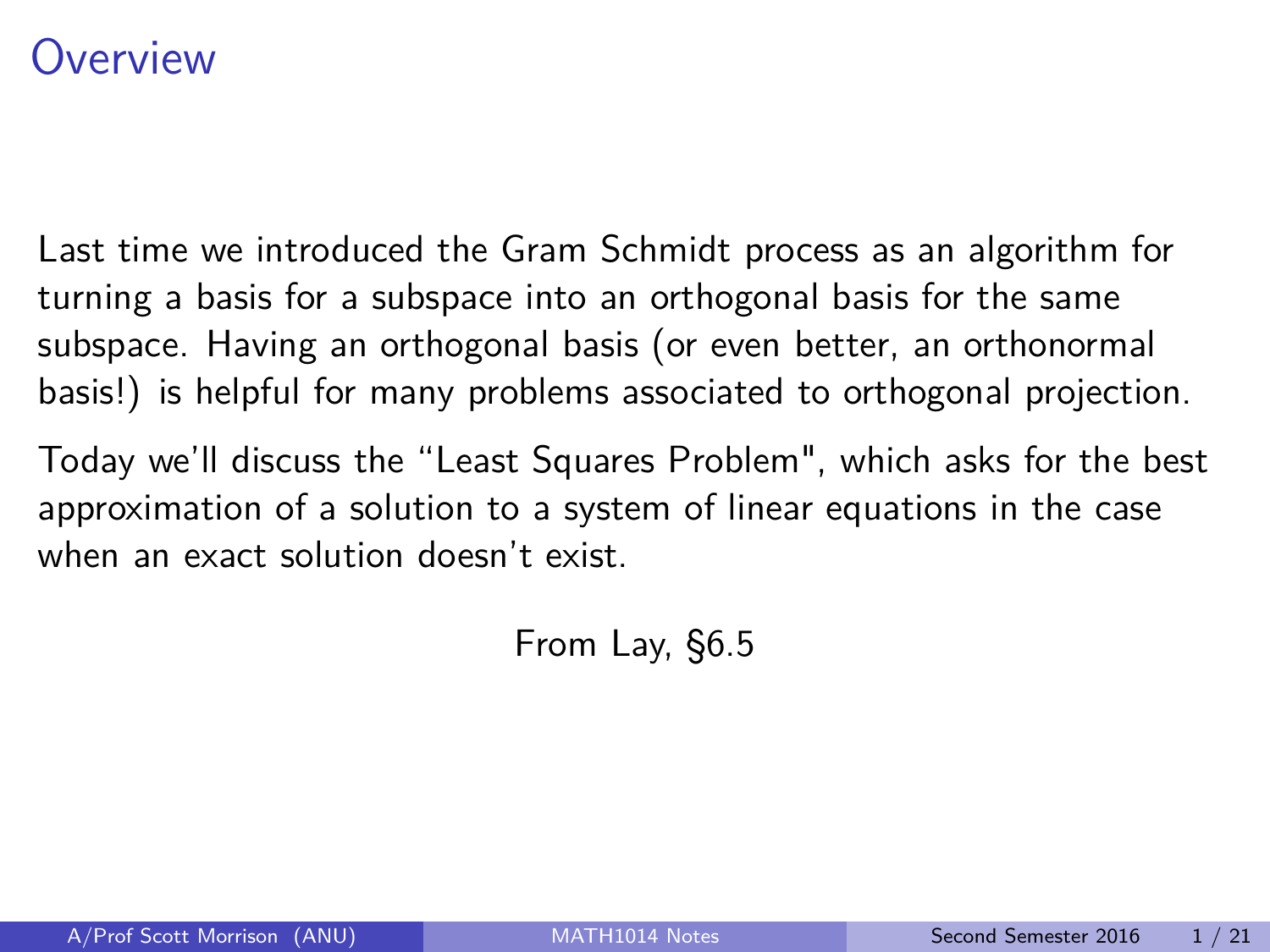# 1. Introduction

**Problem**: What do we do when the matrix equation  $Ax = b$  has no solution **x**? Such inconsistent systems  $Ax = b$  often arise in applications, sometimes with large coefficient matrices.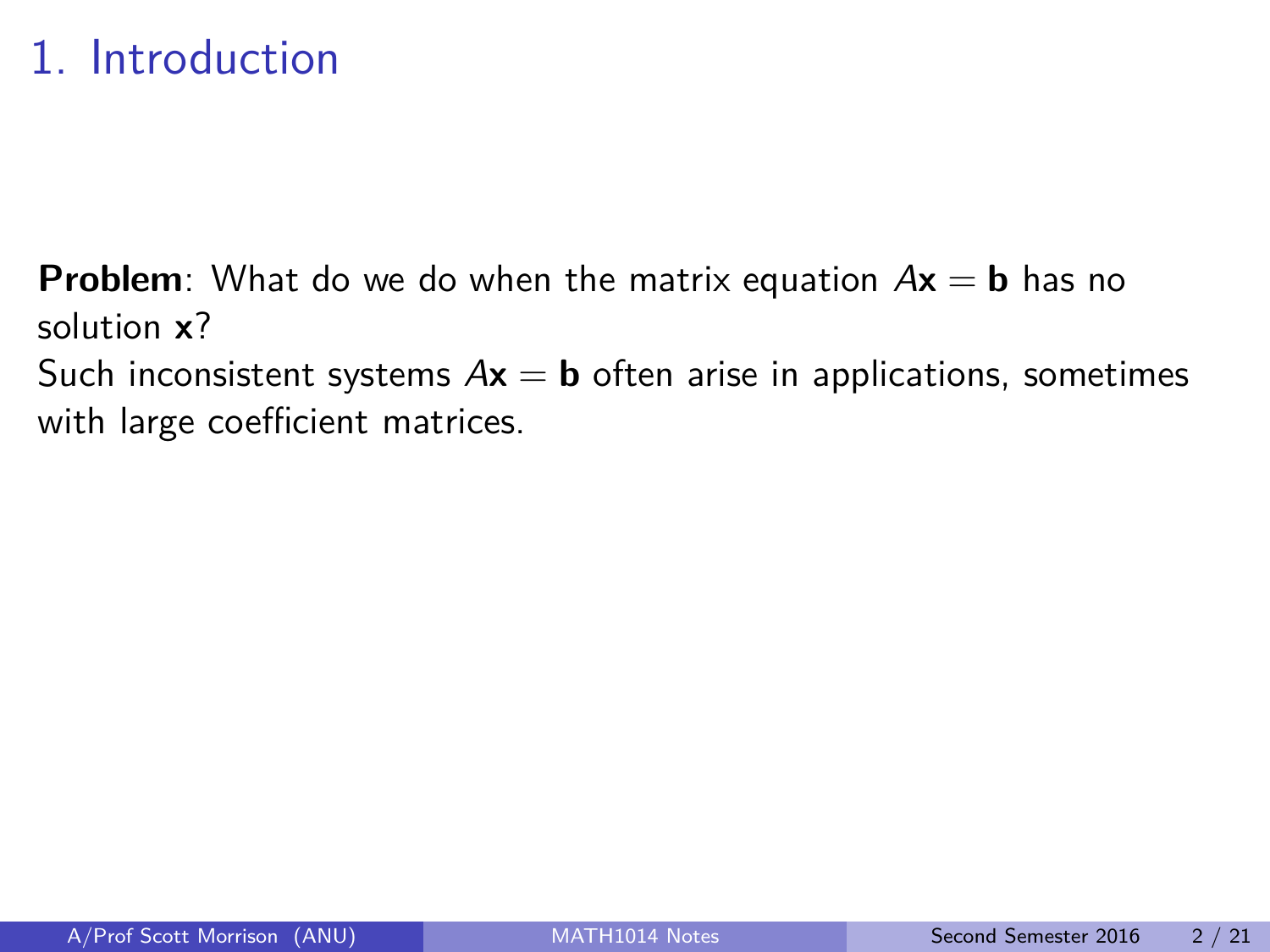# 1. Introduction

**Problem**: What do we do when the matrix equation  $Ax = b$  has no solution **x**? Such inconsistent systems  $Ax = b$  often arise in applications, sometimes with large coefficient matrices.

**Answer**: Find  $\hat{\mathbf{x}}$  such that  $A\hat{\mathbf{x}}$  is as close as possible to **b**.

In this situation Ax<sup>x</sup> is an approximation to **b**. The general least squares **problem** is to find an  $\hat{x}$  that makes  $\|\mathbf{b} - A\hat{x}\|$  as small as possible.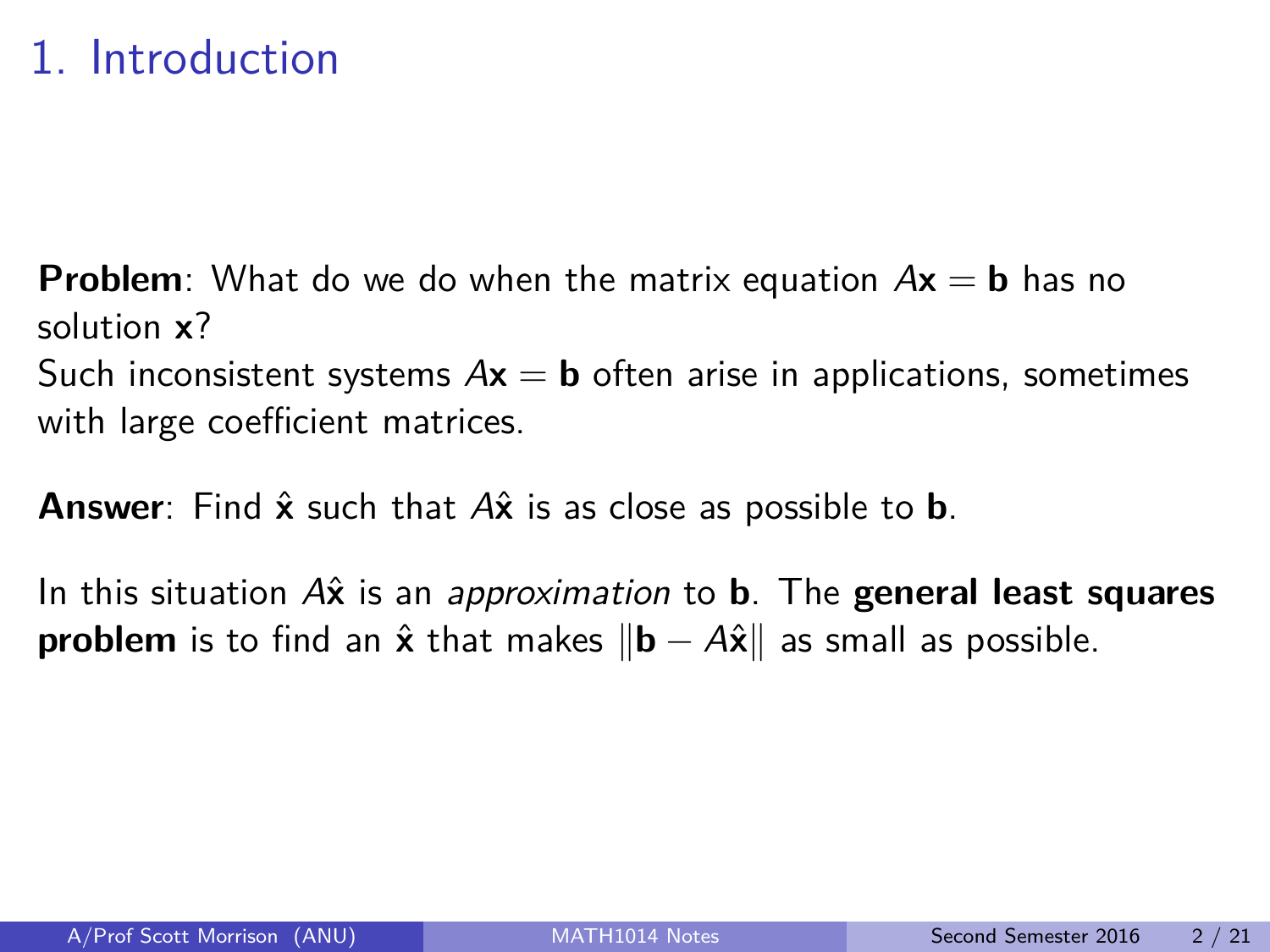### Definition

For an  $m \times n$  matrix A, a least squares solution to  $A\mathbf{x} = \mathbf{b}$  is a vector  $\hat{\mathbf{x}}$ such that

$$
\|\mathbf{b} - A\hat{\mathbf{x}}\| \le \|\mathbf{b} - A\mathbf{x}\| \quad \text{ for all } \mathbf{x} \text{ in } \mathbb{R}^n.
$$

The name "least squares" comes from  $\|\cdot\|^2$  being the sum of the squares of the coordinates.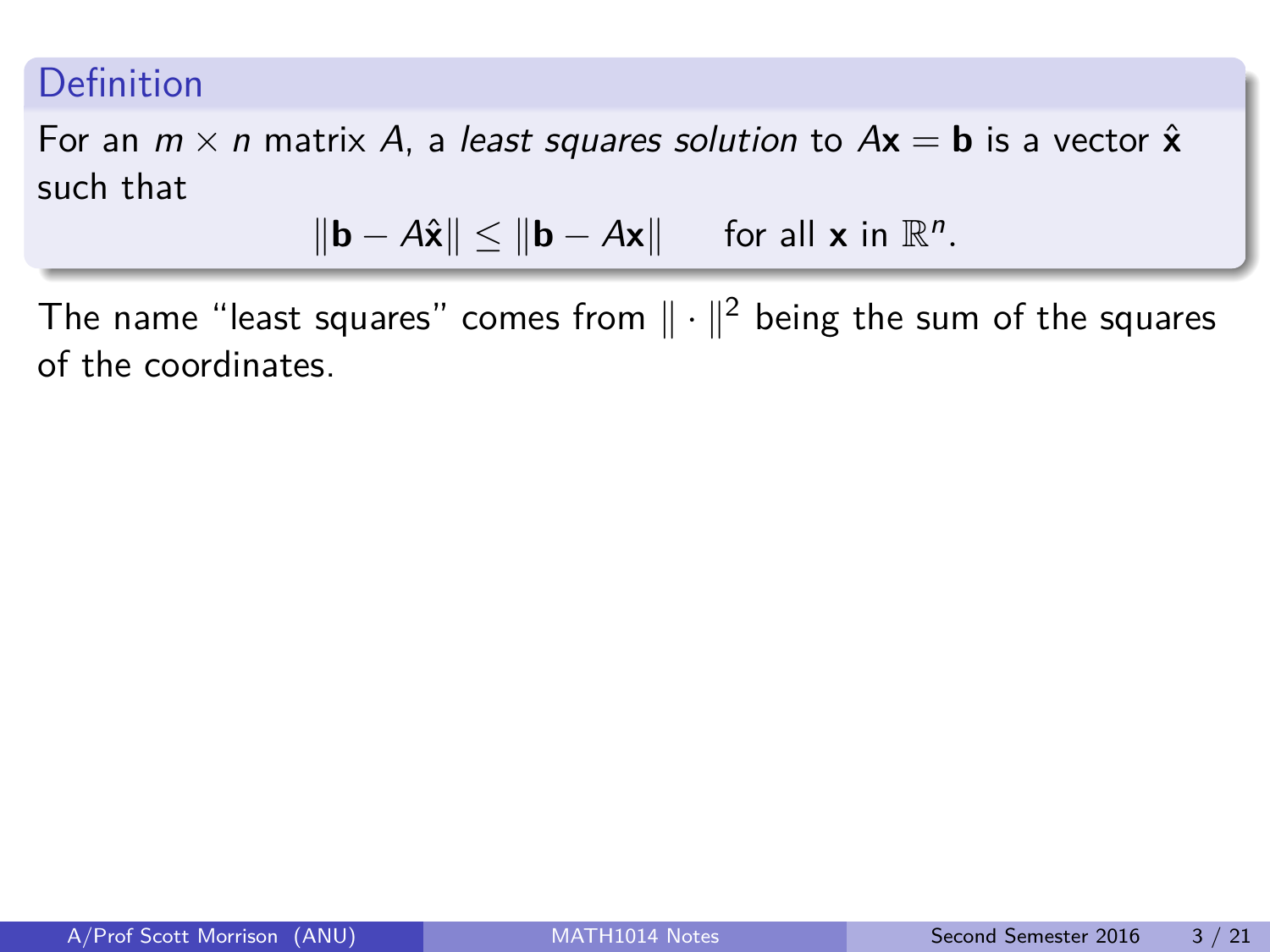#### Definition

For an  $m \times n$  matrix A, a least squares solution to  $A\mathbf{x} = \mathbf{b}$  is a vector  $\hat{\mathbf{x}}$ such that

$$
\|\mathbf{b} - A\hat{\mathbf{x}}\| \le \|\mathbf{b} - A\mathbf{x}\| \quad \text{ for all } \mathbf{x} \text{ in } \mathbb{R}^n.
$$

The name "least squares" comes from  $\|\cdot\|^2$  being the sum of the squares of the coordinates.

It is now natural to ask ourselves two questions:

- (1) Do least square solutions always exist? The answer to this question is YES. We will see that we can use the Orthogonal Decomposition Theorem and the Best Approximation Theorem to show that least square solutions always exist.
- (2) How can we find least square solutions? The Orthogonal Decomposition Theorem —and in particular, the uniqueness of the orthogonal decomposition— gives a method to find all least squares solutions.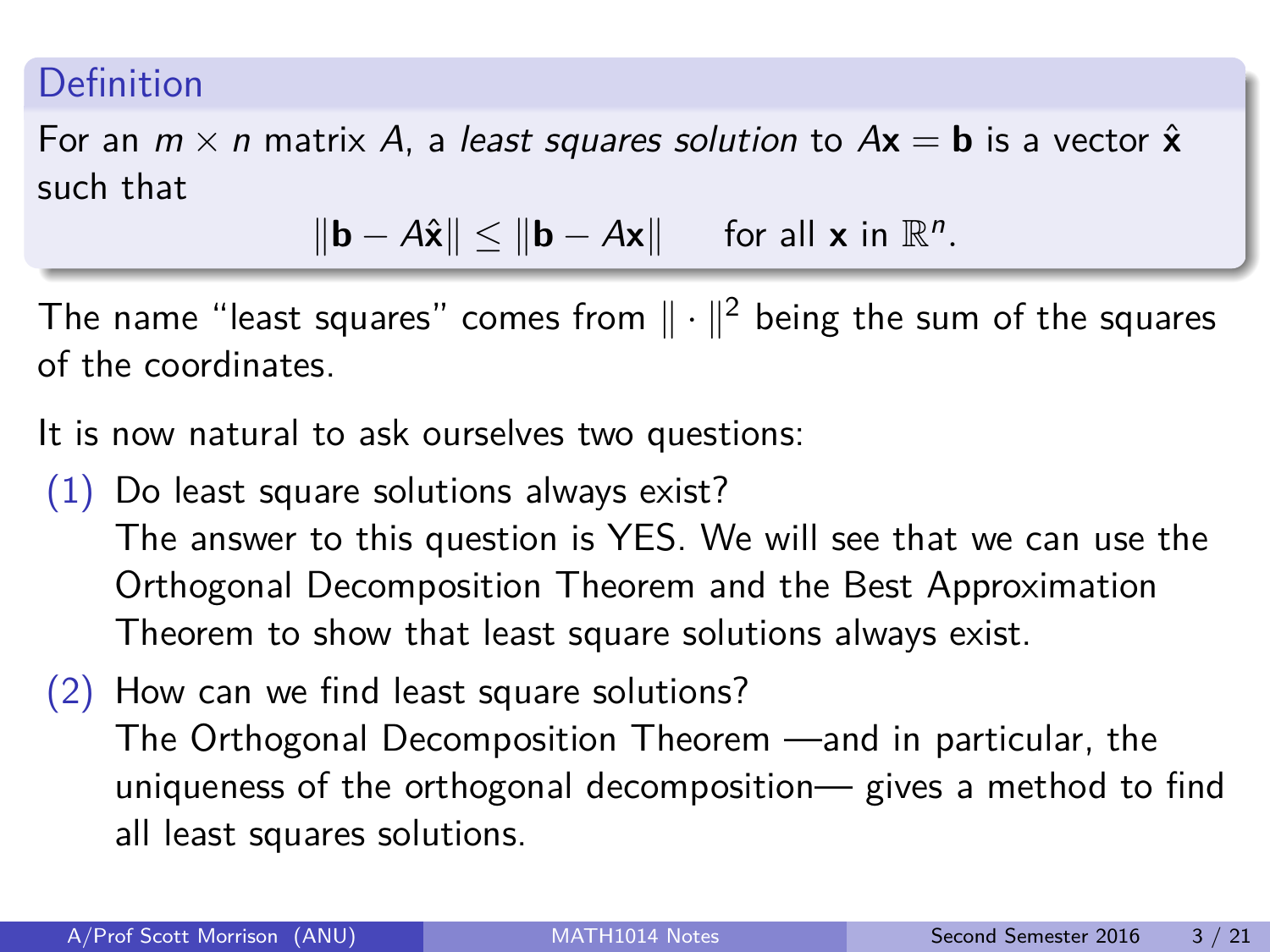## Solution of the general least squares problem

Consider an  $m \times n$  matrix  $A = \begin{bmatrix} a_1 & a_2 & \dots & a_n \end{bmatrix}$ . If  $x =$  $\sqrt{ }$   $x_1$  $x_2$ . . .  $x_n$ 1 is a vector in  $\mathbb{R}^n$ , then the definition of matrix-vector multiplication implies that

$$
A\mathbf{x} = x_1\mathbf{a}_1 + x_2\mathbf{a}_2 + \cdots + x_n\mathbf{a}_n.
$$

So, the vector A**x** is the linear combination of the columns of A with weights given by the entries of **x**.

For any vector  $\mathbf x$  in  $\mathbb R^n$  that we select, the vector  $A\mathbf x$  is in Col  $A$ . We can solve  $A\mathbf{x} = \mathbf{b}$  if and only if **b** is in Col A.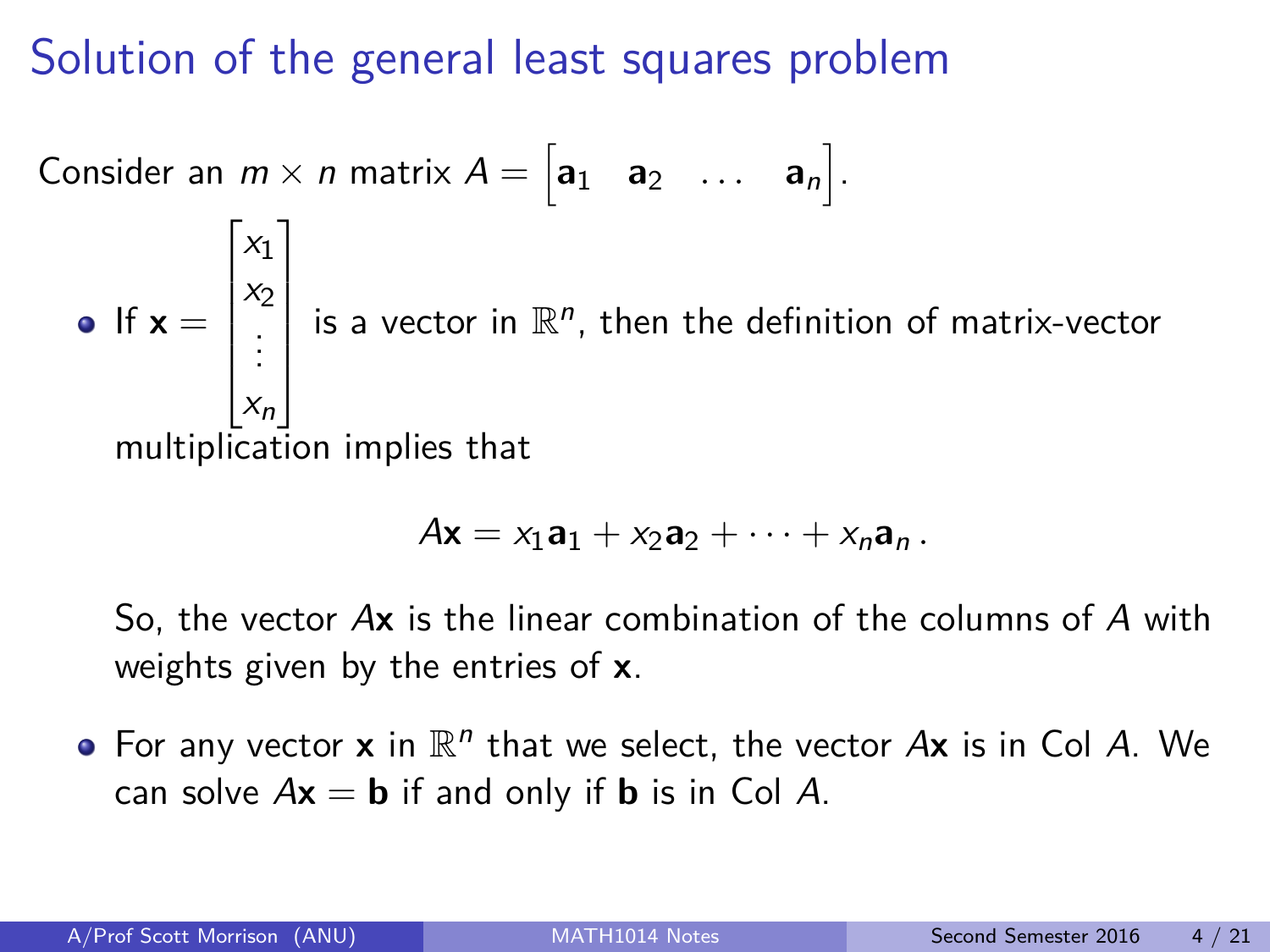- If the system  $A\mathbf{x} = \mathbf{b}$  is inconsistent it means that **b** is NOT in Col A.
- So we seek  $\hat{\mathbf{x}}$  that makes A $\hat{\mathbf{x}}$  the closest point in Col A to **b**.
- The Best Approximation Theorem tells us that the closest point in Col A to **b** is  $\hat{\mathbf{b}} = \text{proj}_{C \text{old } A} \mathbf{b}$ .
- **■** So we seek  $\hat{\mathbf{x}}$  such that  $A\hat{\mathbf{x}} = \hat{\mathbf{b}}$ . In other words, the least squares solutions of  $A\mathbf{x} = \mathbf{b}$  are exactly the solutions of the system

$$
A\widehat{\mathbf{x}}=\hat{\mathbf{b}}.
$$

By construction, the system  $A\hat{x} = \hat{b}$  is always consistent.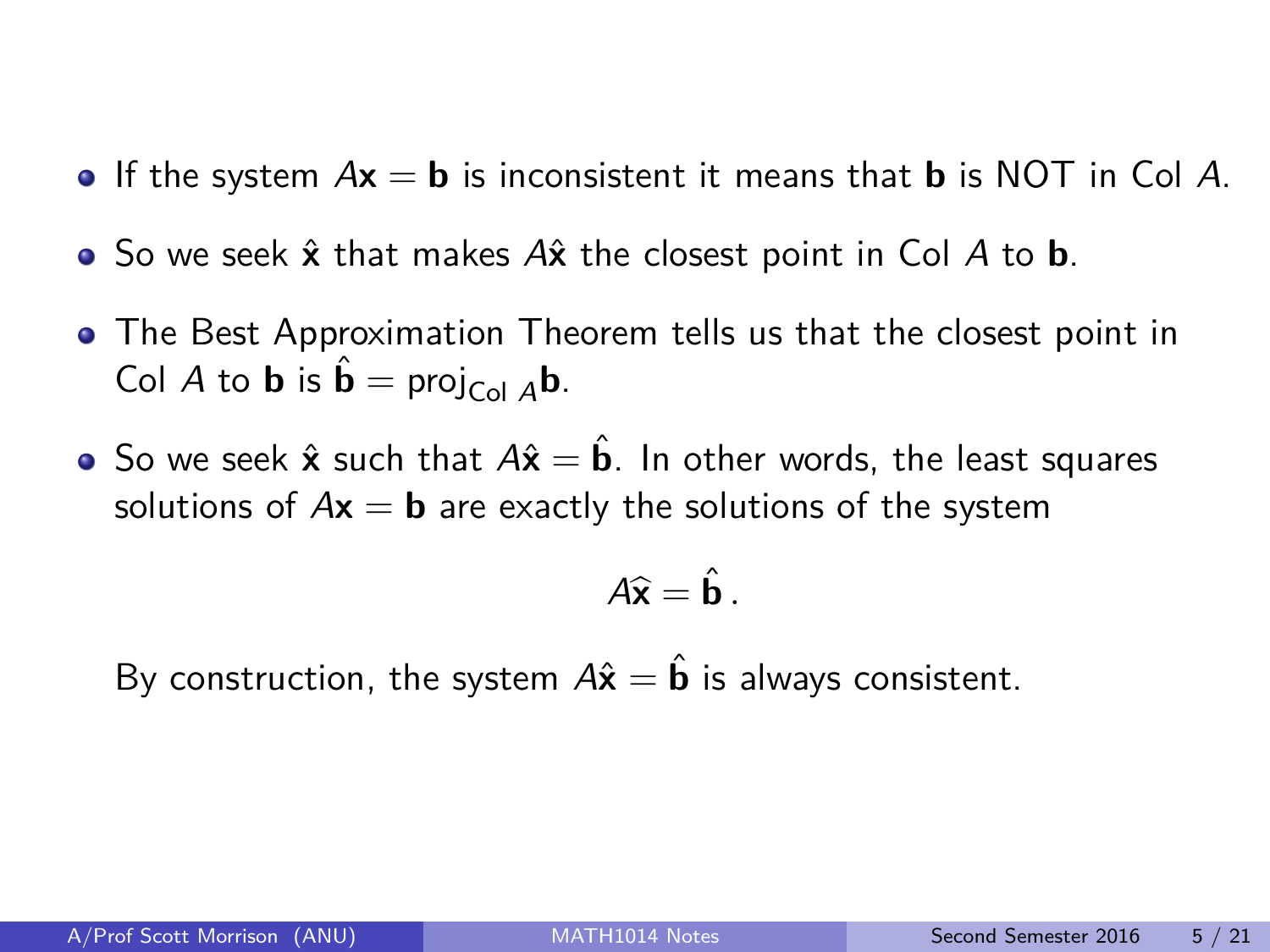

We seek **x**ˆ such that A**x**ˆ is the closest point to **b** in Col A.

Equivalently, we need to find  $\hat{x}$  with the property that  $A\hat{x}$  is the orthogonal projection of **b** onto Col(A).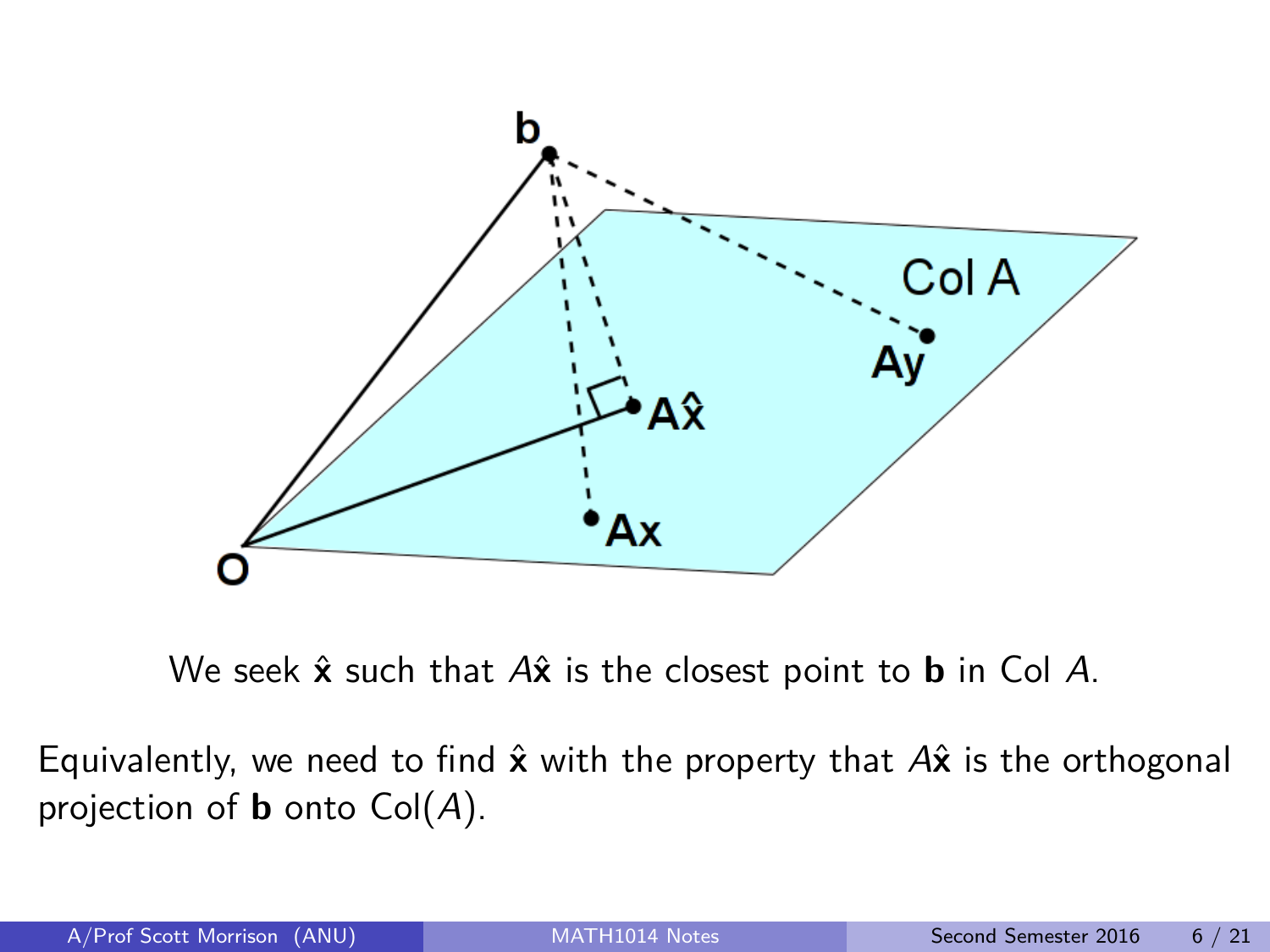

Since  $\hat{\mathbf{b}}$  is the closest point to **b** in Col A, we need  $\hat{\mathbf{x}}$  such that  $A\hat{\mathbf{x}} = \hat{\mathbf{b}}$ .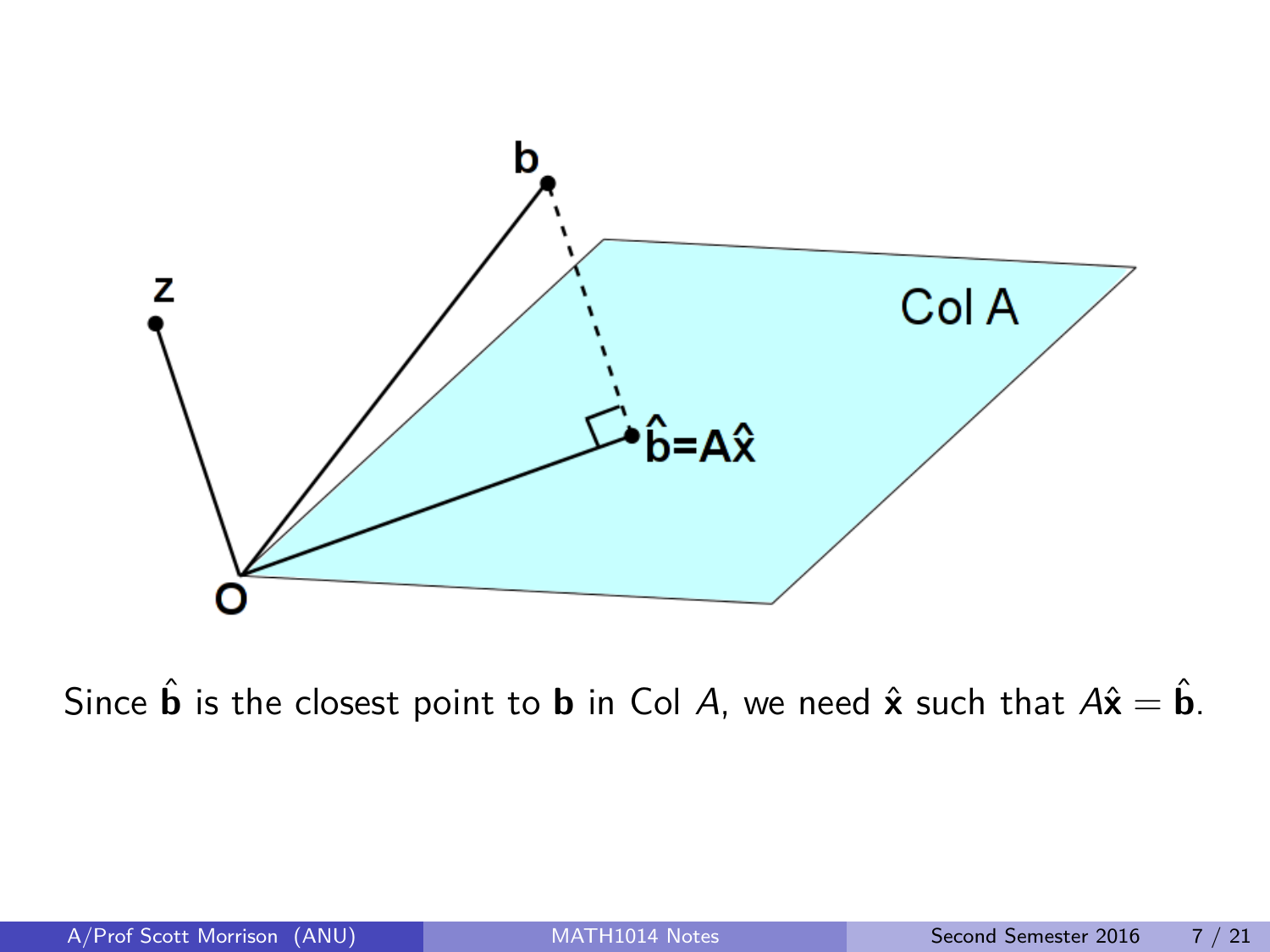- The normal equations<br>■ By the Orthogonal Decomposition Theorem, the projection **b** is the unique vector in Col A with the property that  $\mathbf{b} - \mathbf{b}$  is orthogonal to Col A.
	- Since for every  $\hat{\mathbf{x}}$  in  $\mathbb{R}^n$  the vector  $A\hat{\mathbf{x}}$  is automatically in Col  $A$ , requiring that  $A\hat{x} = \hat{b}$  is the same as requiring that  $\bf{b} - A\hat{x}$  is orthogonal to Col A.
	- **•** This is equivalent to requiring that **b** − A $\hat{x}$  is orthogonal to each column of A. This means

$$
\mathbf{a}_1^{\mathsf{T}}(\mathbf{b}-A\hat{\mathbf{x}})=0, \ \mathbf{a}_2^{\mathsf{T}}(\mathbf{b}-A\hat{\mathbf{x}})=0, \ \cdots, \ \mathbf{a}_n^{\mathsf{T}}(\mathbf{b}-A\hat{\mathbf{x}})=0.
$$

• This gives

$$
\begin{bmatrix}\n\mathbf{a}_1^T \\
\mathbf{a}_2^T \\
\vdots \\
\mathbf{a}_n^T\n\end{bmatrix}\n\begin{matrix}\n\mathbf{b} - A\hat{\mathbf{x}}\n\end{matrix} = \begin{bmatrix}\n0 \\
0 \\
\vdots \\
0\n\end{bmatrix}
$$
\n
$$
A^T(\mathbf{b} - A\hat{\mathbf{x}}) = \mathbf{0}
$$
\n
$$
A^T\mathbf{b} - A^T A\hat{\mathbf{x}} = \mathbf{0}
$$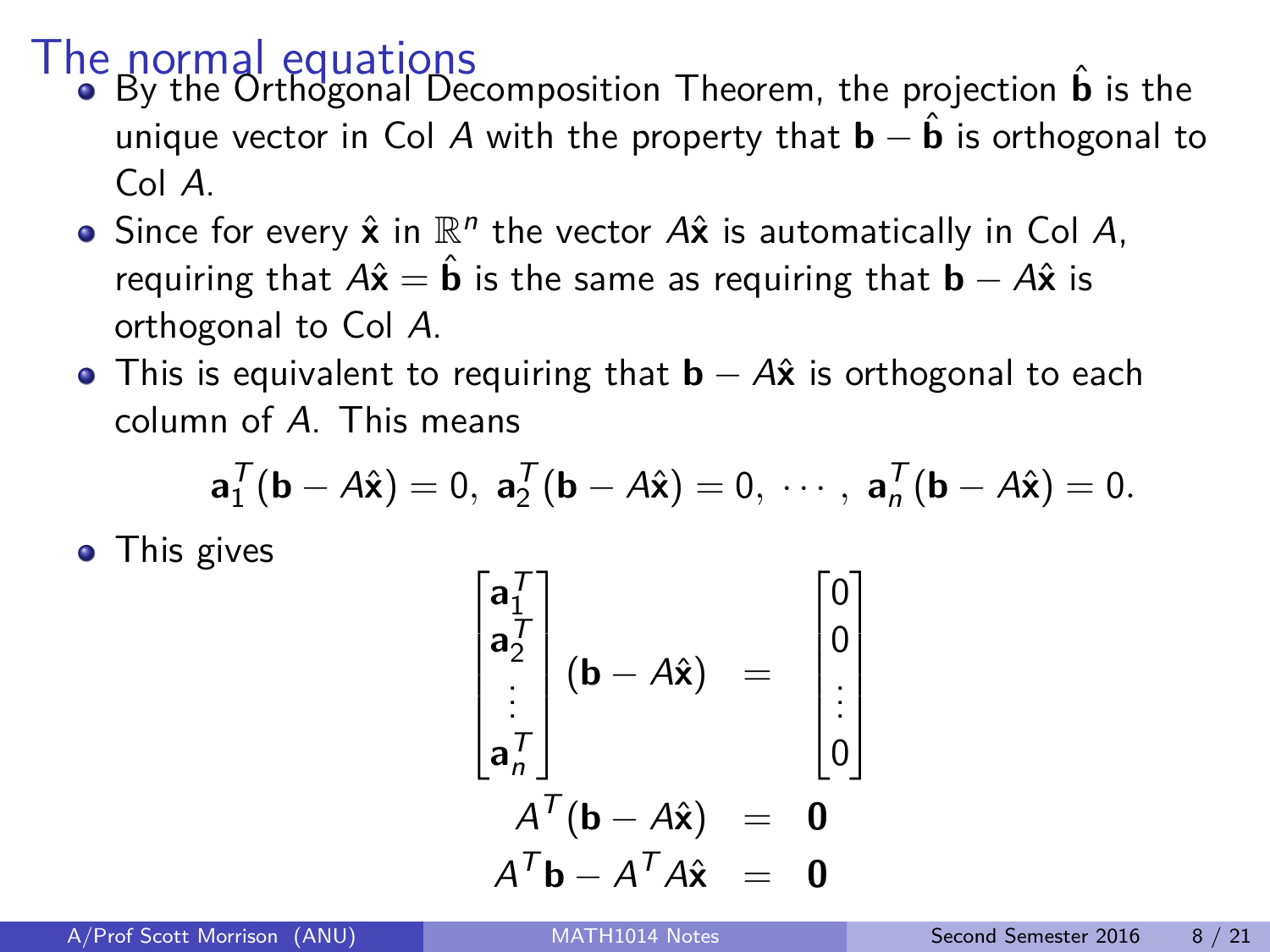$$
A^T A \hat{\mathbf{x}} = A^T \mathbf{b}
$$

These are the normal equations for  $\hat{x}$ .

#### Theorem

The set of least-squares solutions of  $Ax = b$  coincides with the nonempty set of solutions of the normal equations

$$
A^T A \hat{\mathbf{x}} = A^T \mathbf{b}.
$$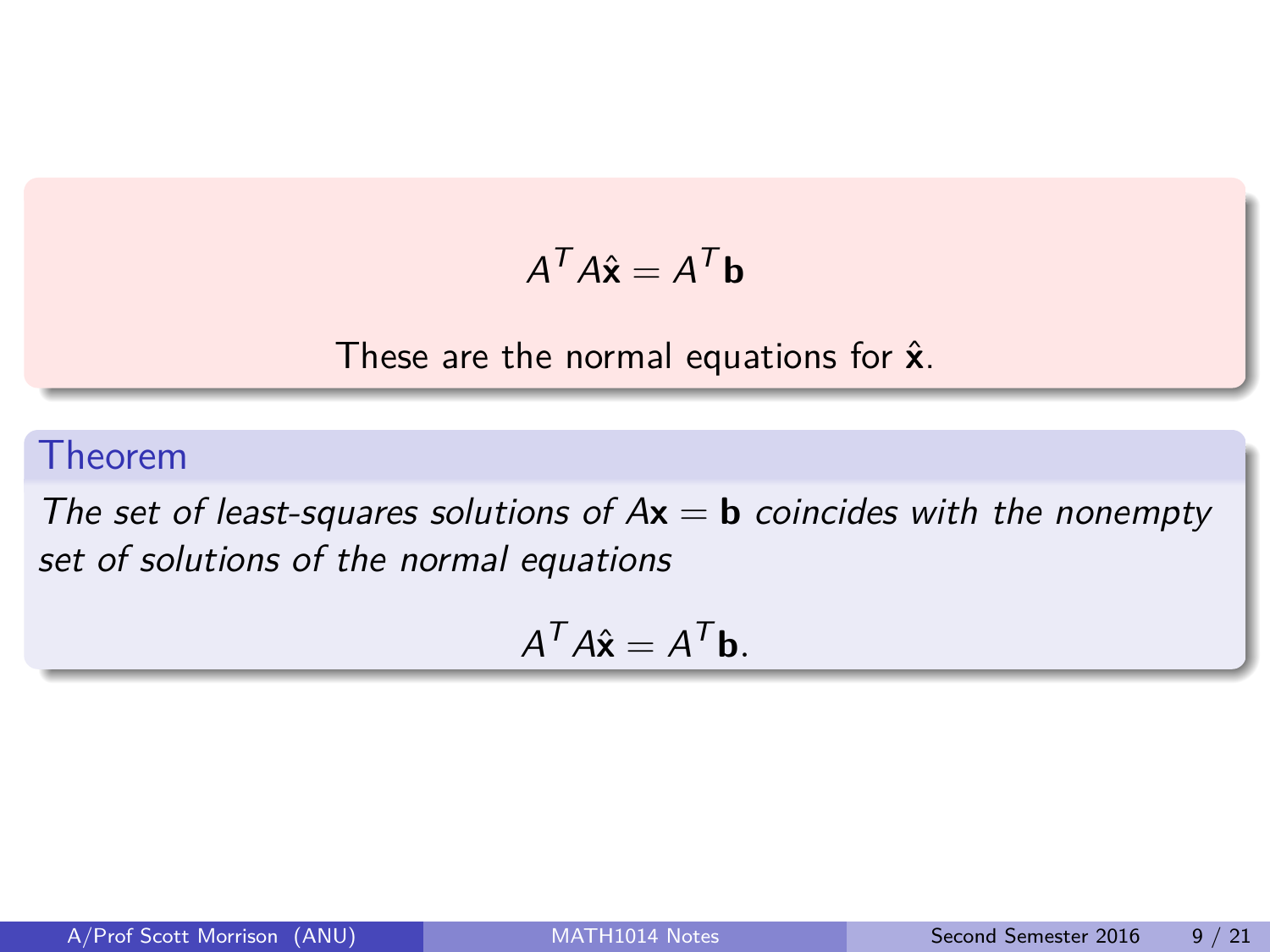

Since  $A\hat{x}$  is automatically in Col A and  $\hat{b}$  is the unique vector in Col A such that **b** −  $\hat{\bf{b}}$  is orthogonal to Col A, requiring that  $A\hat{\bf{x}} = \hat{\bf{b}}$  is the same as requiring that  $\mathbf{b} - A\hat{\mathbf{x}}$  is orthogonal to Col A.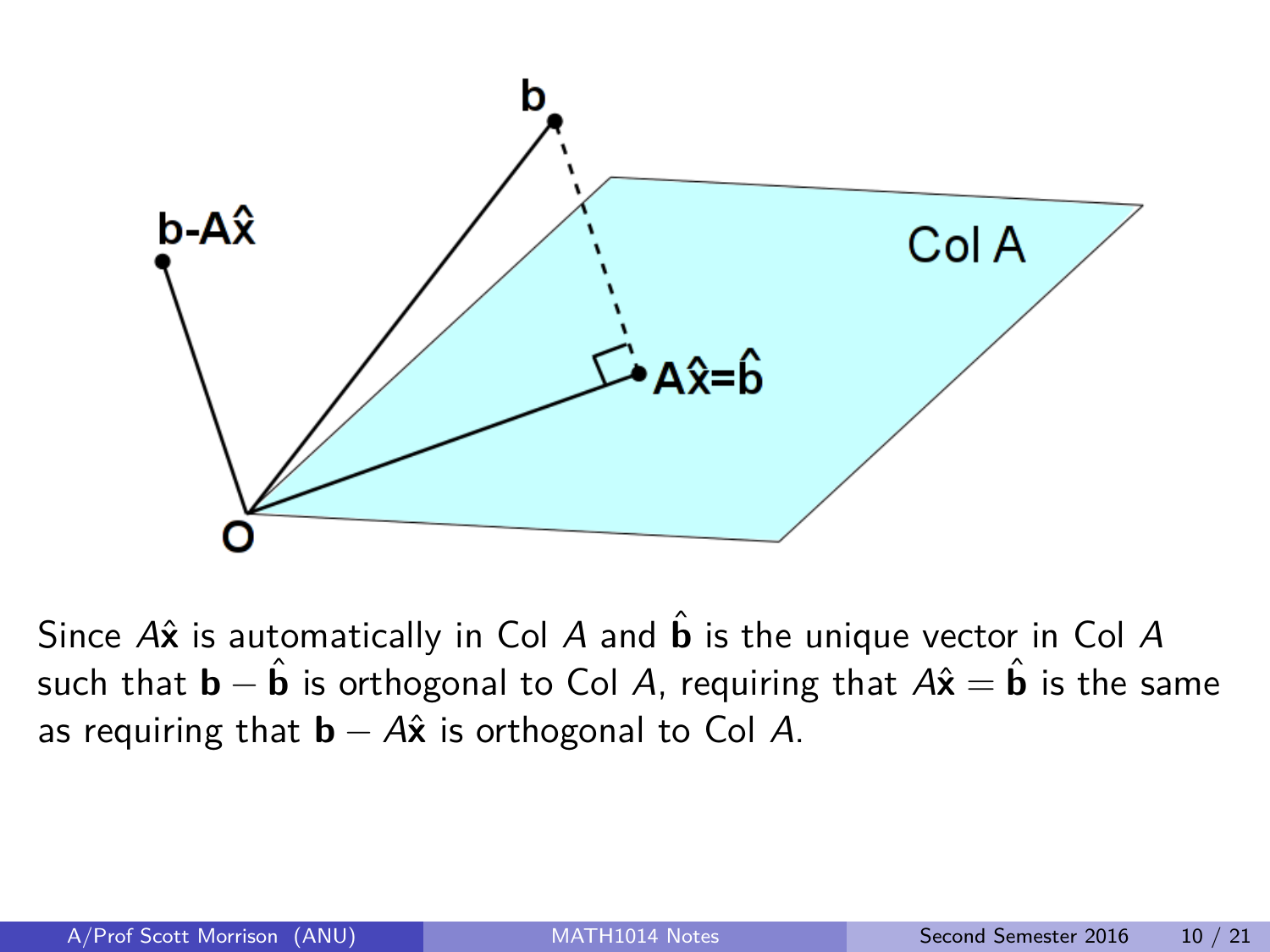## **Examples**

### Example 1

Find a least squares solution to the inconsistent system  $Ax = b$ , where

$$
A = \begin{bmatrix} 1 & 3 \\ 1 & -1 \\ 1 & 1 \end{bmatrix} \text{ and } \mathbf{b} = \begin{bmatrix} 5 \\ 1 \\ 0 \end{bmatrix}.
$$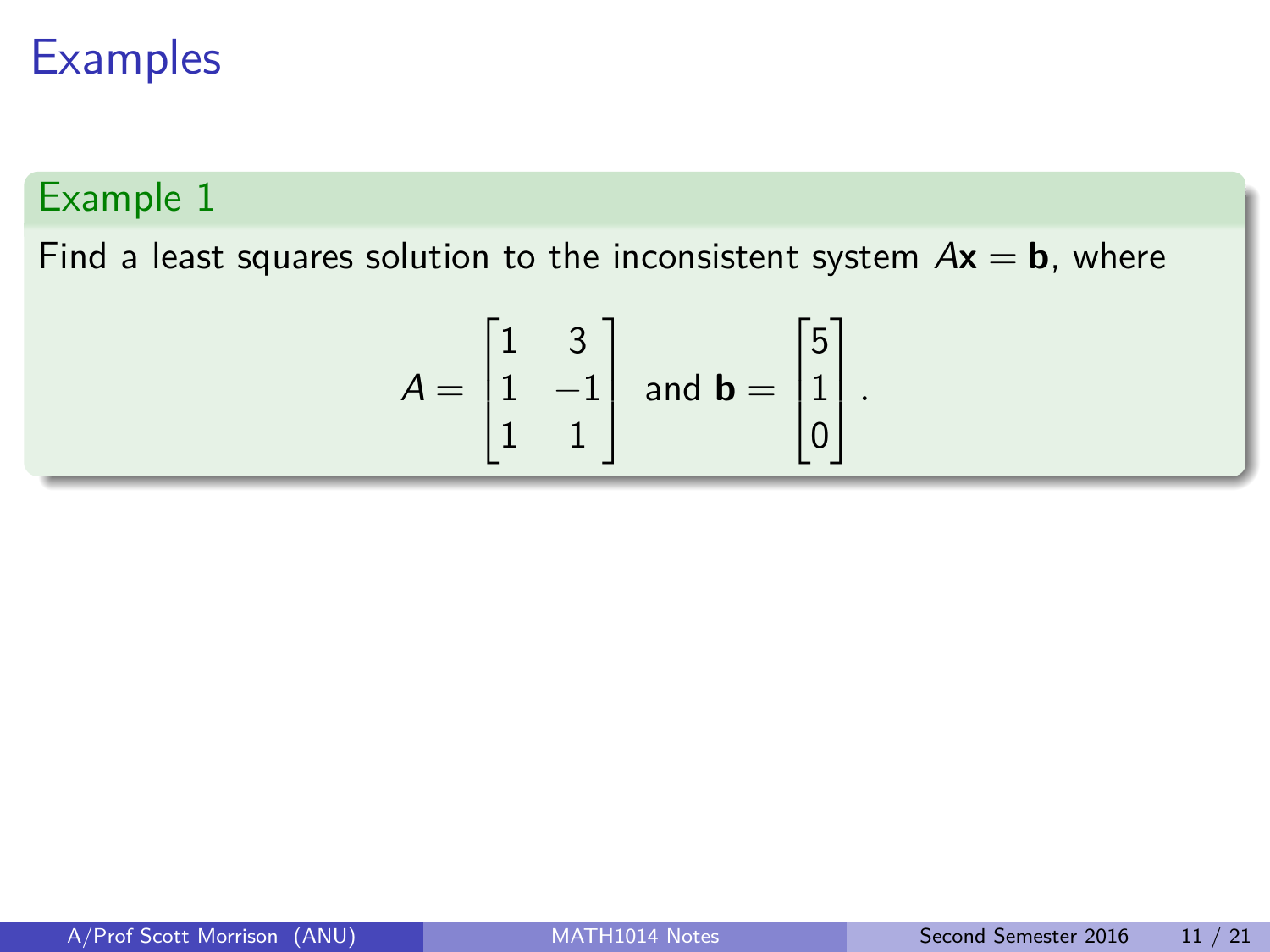## **Examples**

#### Example 1

Find a least squares solution to the inconsistent system  $Ax = b$ , where

$$
A = \begin{bmatrix} 1 & 3 \\ 1 & -1 \\ 1 & 1 \end{bmatrix} \text{ and } \mathbf{b} = \begin{bmatrix} 5 \\ 1 \\ 0 \end{bmatrix}.
$$

To solve the normal equations  $A^T A \hat{\mathbf{x}} = A^T \mathbf{b}$ , we first compute the relevant matrices:

$$
A^{T}A = \begin{bmatrix} 1 & 1 & 1 \\ 3 & -1 & 1 \end{bmatrix} \begin{bmatrix} 1 & 3 \\ 1 & -1 \\ 1 & 1 \end{bmatrix} = \begin{bmatrix} 3 & 3 \\ 3 & 11 \end{bmatrix}
$$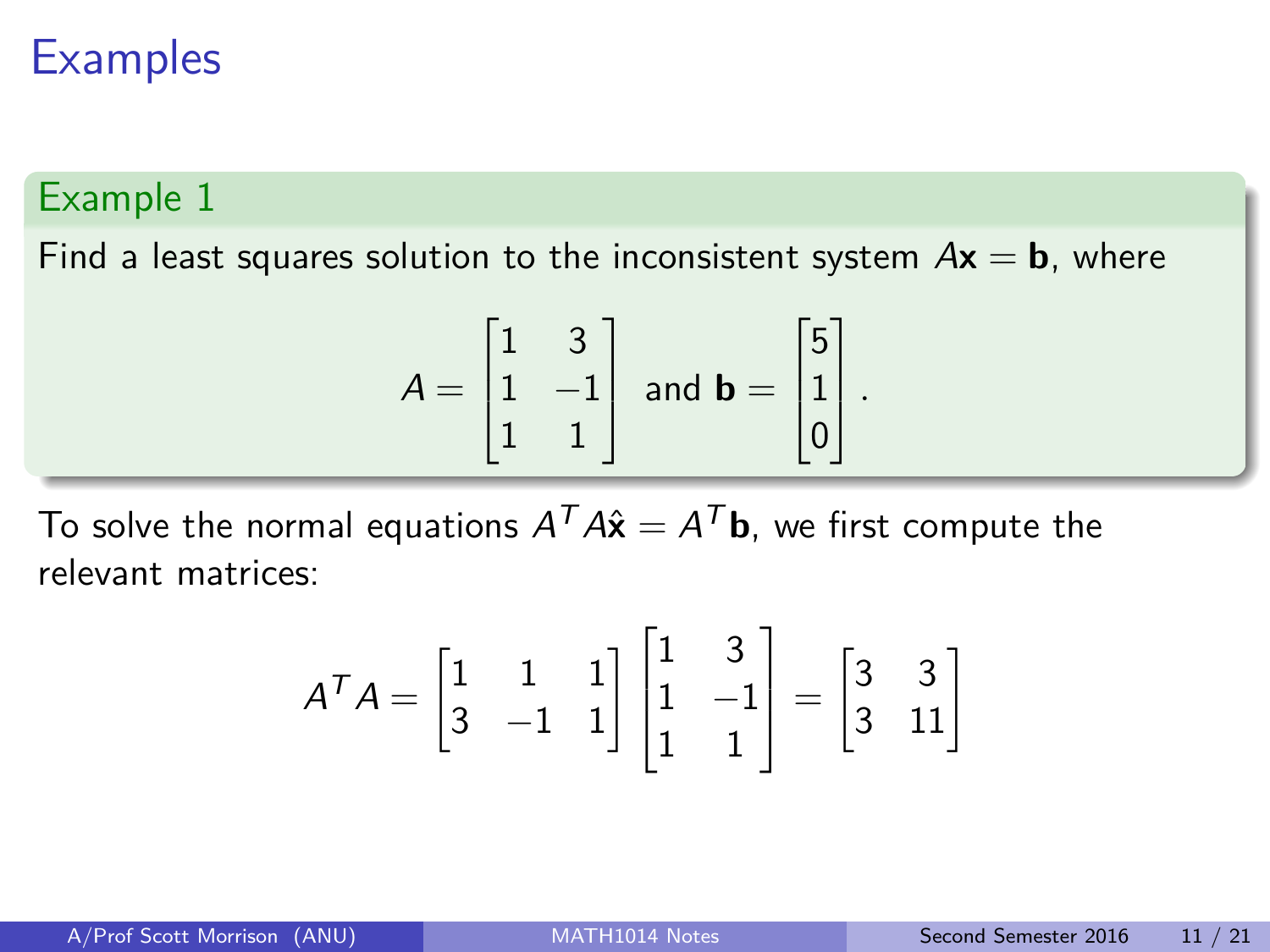$$
A^T \mathbf{b} = \begin{bmatrix} 1 & 1 & 1 \\ 3 & -1 & 1 \end{bmatrix} \begin{bmatrix} 5 \\ 1 \\ 0 \end{bmatrix} = \begin{bmatrix} 6 \\ 14 \end{bmatrix}.
$$
  
So we need to solve  $\begin{bmatrix} 3 & 3 \\ 3 & 11 \end{bmatrix} \hat{\mathbf{x}} = \begin{bmatrix} 6 \\ 14 \end{bmatrix}$ . The augmented matrix is  

$$
\begin{bmatrix} 3 & 3 & 6 \\ 3 & 11 & 14 \end{bmatrix} \rightarrow \begin{bmatrix} 1 & 1 & 2 \\ 3 & 11 & 14 \end{bmatrix} \rightarrow \begin{bmatrix} 1 & 1 & 2 \\ 0 & 8 & 8 \end{bmatrix} \rightarrow \begin{bmatrix} 1 & 1 & 2 \\ 0 & 1 & 1 \end{bmatrix} \rightarrow \begin{bmatrix} 1 & 0 \\ 0 & 1 \end{bmatrix}
$$
  
This gives  $\hat{\mathbf{x}} = \begin{bmatrix} 1 \\ 1 \\ 1 \end{bmatrix}$ .  
Note that  $A\hat{\mathbf{x}} = \begin{bmatrix} 1 & 3 \\ 1 & -1 \\ 1 & 1 \end{bmatrix} \begin{bmatrix} 1 \\ 1 \end{bmatrix} = \begin{bmatrix} 4 \\ 0 \\ 2 \end{bmatrix}$  and this is the closest point in Col A to  $\mathbf{b} = \begin{bmatrix} 5 \\ 1 \\ 0 \end{bmatrix}$ .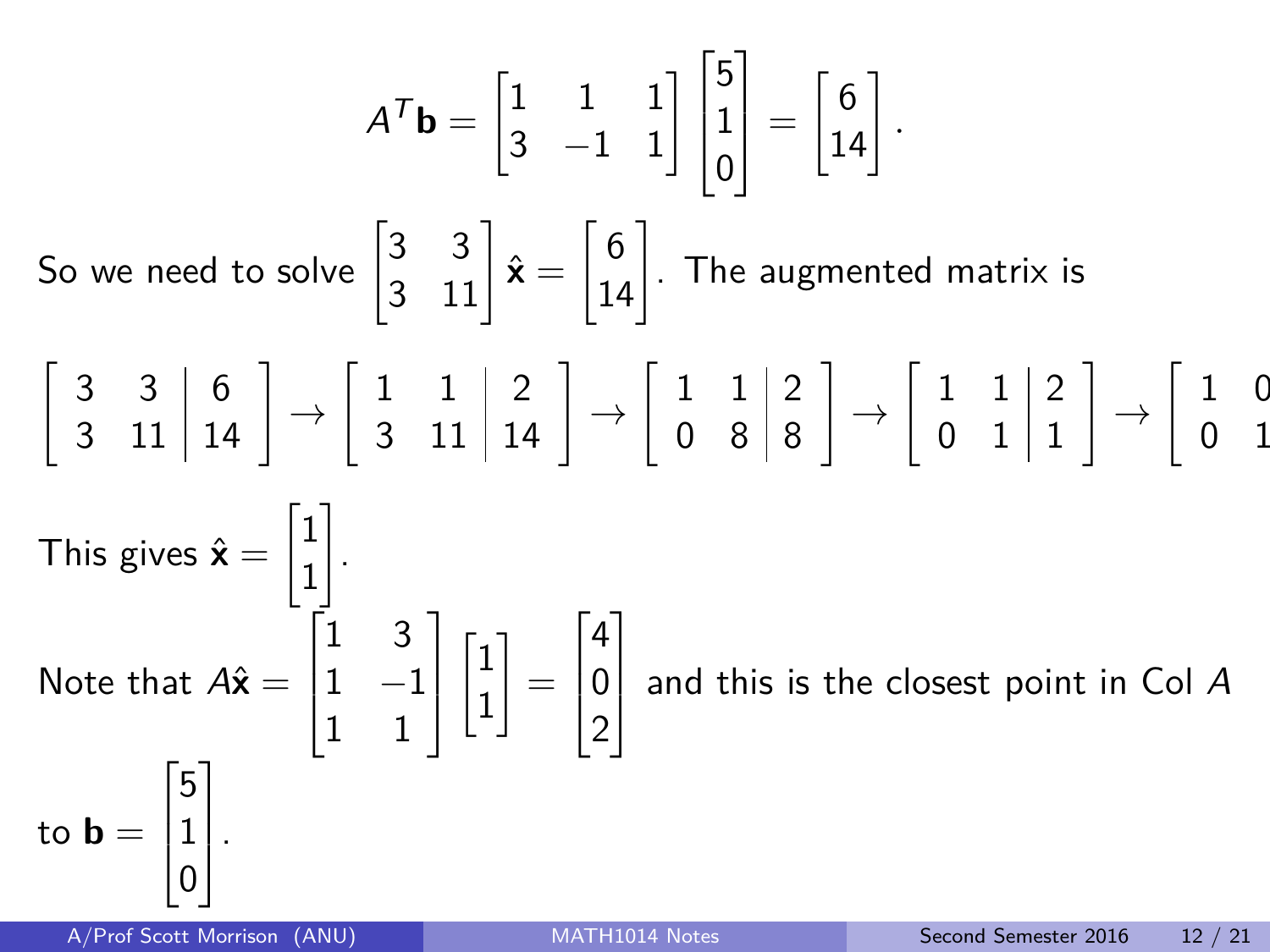We could note in this example that  $A^\mathcal{T} A = \begin{bmatrix} 3 & 3 \ 3 & 11 \end{bmatrix}$  is invertible with inverse  $\frac{1}{24} \begin{bmatrix} 11 & -3 \\ -3 & 3 \end{bmatrix}$ . In this case the normal equations give

$$
A^T A \hat{\mathbf{x}} = A^T \mathbf{b} \Longleftrightarrow \hat{\mathbf{x}} = (A^T A)^{-1} A^T \mathbf{b}.
$$

So we can calculate

$$
\hat{\mathbf{x}} = (A^T A)^{-1} A^T \mathbf{b}
$$
  
=  $\frac{1}{24} \begin{bmatrix} 11 & -3 \\ -3 & 3 \end{bmatrix} \begin{bmatrix} 6 \\ 14 \end{bmatrix}$   
=  $\begin{bmatrix} 1 \\ 1 \end{bmatrix}$ .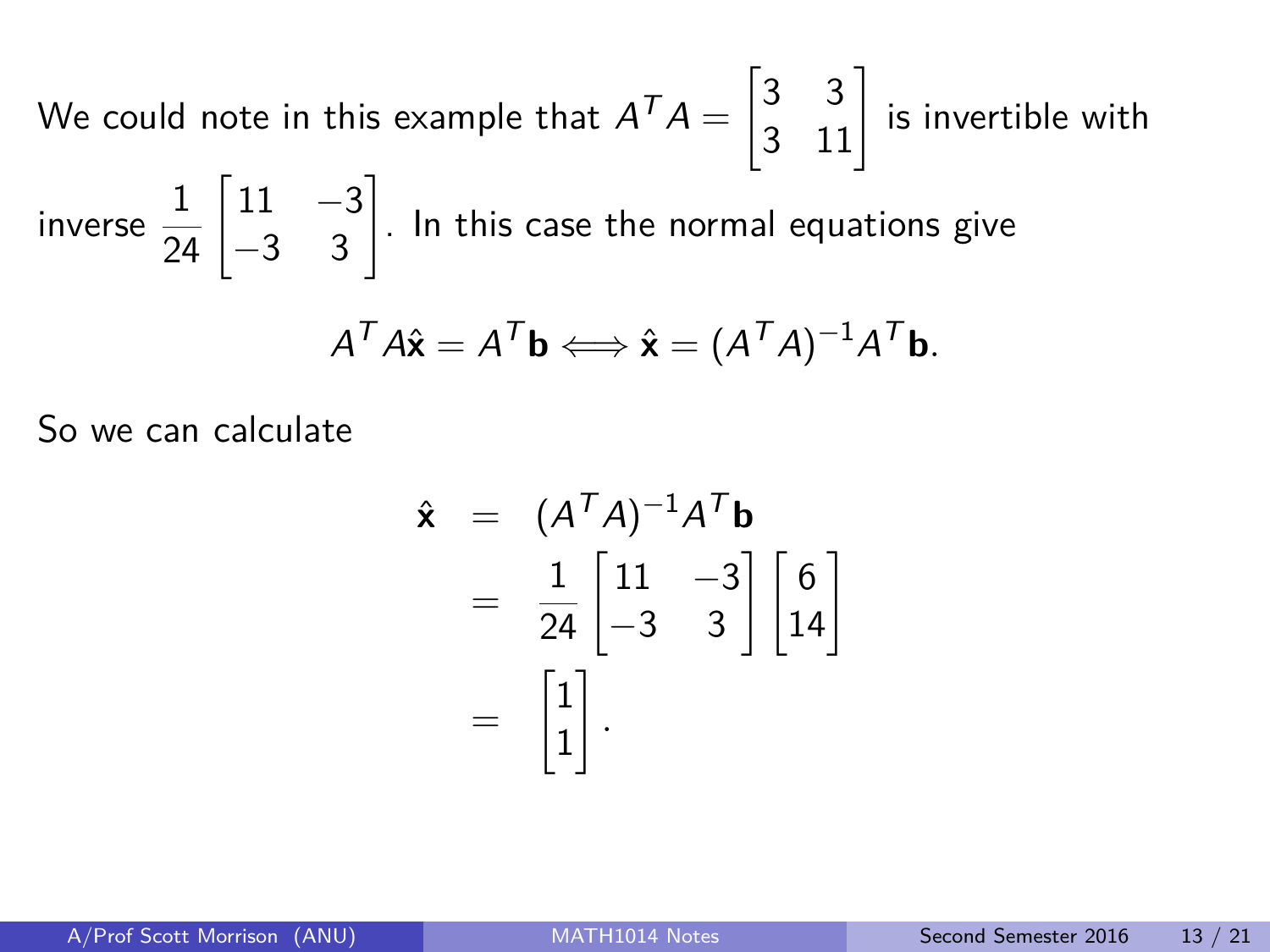## Example 2

Find a least squares solution to the inconsistent system  $Ax = b$ , where

$$
A = \begin{bmatrix} 3 & -1 \\ 1 & -2 \\ 2 & 3 \end{bmatrix} \text{ and } \mathbf{b} = \begin{bmatrix} 4 \\ 3 \\ 2 \end{bmatrix}.
$$

Notice that

$$
A^T A = \begin{bmatrix} 3 & 1 & 2 \\ -1 & -2 & 3 \end{bmatrix} \begin{bmatrix} 3 & -1 \\ 1 & -2 \\ 2 & 3 \end{bmatrix} = \begin{bmatrix} 14 & 1 \\ 1 & 14 \end{bmatrix}
$$
 is invertible. Thus the

normal equations become

$$
A^{T} A \hat{\mathbf{x}} = A^{T} \mathbf{b}
$$

$$
\hat{\mathbf{x}} = (A^{T} A)^{-1} A^{T} \mathbf{b}
$$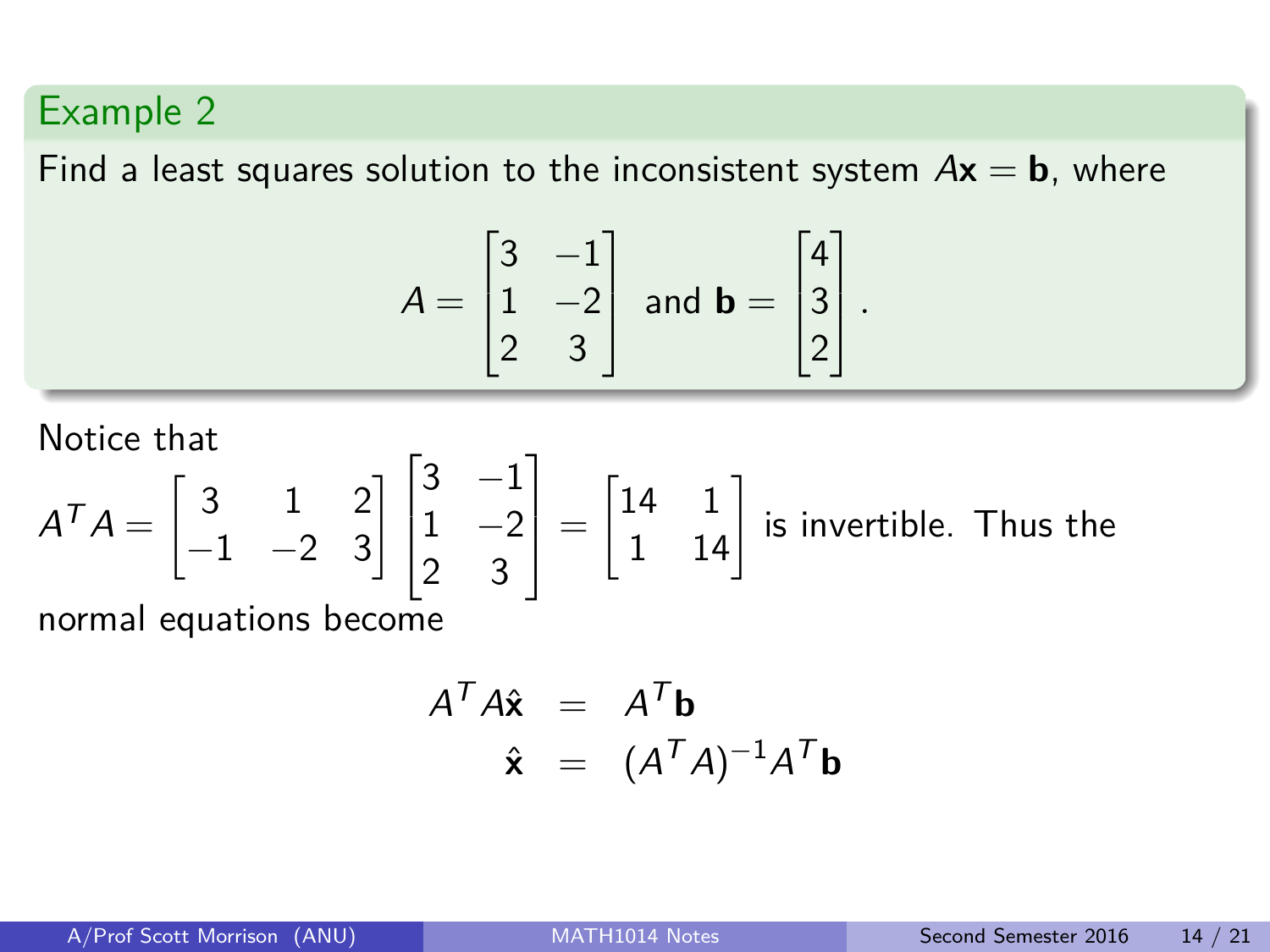Furthermore,

$$
A^{\mathsf{T}}\mathbf{b} = \begin{bmatrix} 3 & 1 & 2 \\ -1 & -2 & 3 \end{bmatrix} \begin{bmatrix} 4 \\ 3 \\ 2 \end{bmatrix} = \begin{bmatrix} 19 \\ -4 \end{bmatrix}
$$

So in this case

$$
\hat{\mathbf{x}} = (A^T A)^{-1} A^T \mathbf{b}
$$
  
=  $\begin{bmatrix} 14 & 1 \\ 1 & 14 \end{bmatrix}^{-1} \begin{bmatrix} 19 \\ -4 \end{bmatrix}$   
=  $\frac{1}{195} \begin{bmatrix} 14 & -1 \\ -1 & 14 \end{bmatrix} \begin{bmatrix} 19 \\ -4 \end{bmatrix}$   
=  $\frac{1}{13} \begin{bmatrix} 18 \\ -5 \end{bmatrix}.$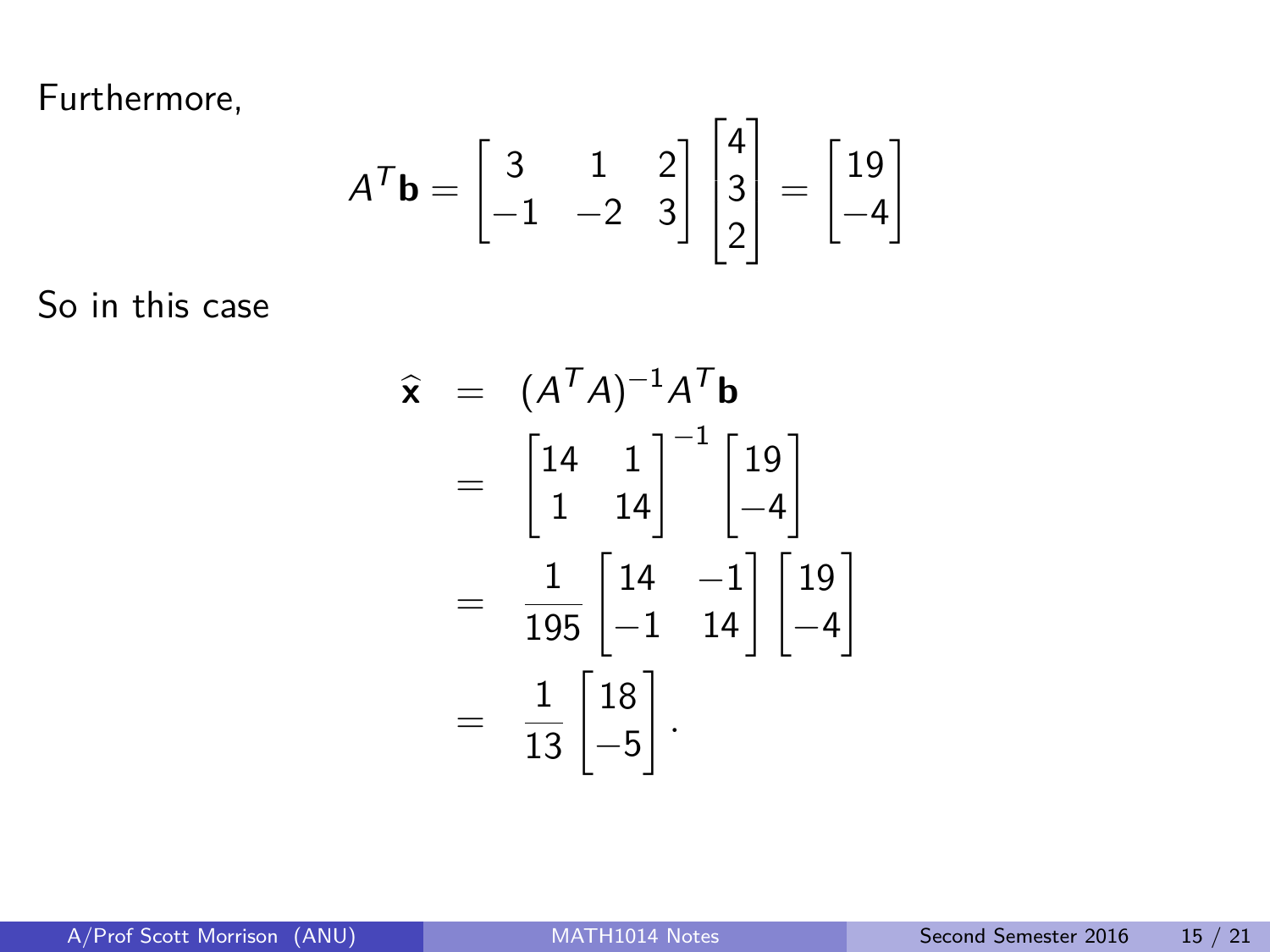With these values, we have

$$
A\hat{x} = \frac{1}{13} \begin{bmatrix} 59 \\ 28 \\ 21 \end{bmatrix} \sim \begin{bmatrix} 5.54 \\ 2.15 \\ 1.62 \end{bmatrix}
$$
  
which is as close as possible to 
$$
\begin{bmatrix} 4 \\ 3 \\ 2 \end{bmatrix}.
$$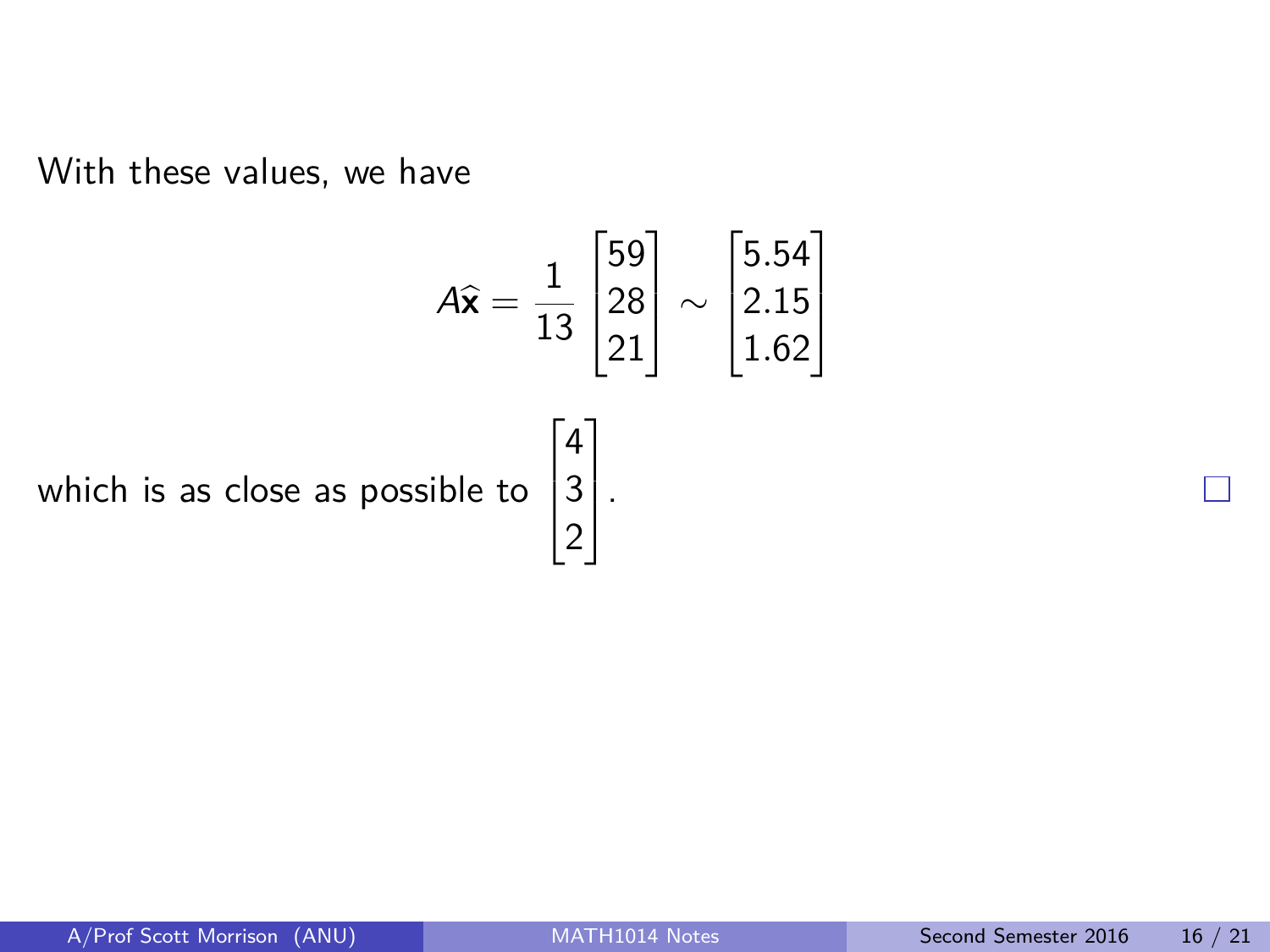## Example 3

For 
$$
A = \begin{bmatrix} 1 & 0 & 2 \\ 2 & 1 & 5 \\ -1 & 1 & -1 \\ 0 & 1 & 1 \end{bmatrix}
$$
, what are the least squares solutions to  
\n
$$
A\mathbf{x} = \mathbf{b} = \begin{bmatrix} 1 \\ -1 \\ -1 \\ 2 \end{bmatrix}
$$
?

$$
A^T A = \begin{bmatrix} 6 & 1 & 13 \\ 1 & 3 & 5 \\ 13 & 5 & 31 \end{bmatrix}, A^T \mathbf{b} = \begin{bmatrix} 0 \\ 0 \\ 0 \end{bmatrix}.
$$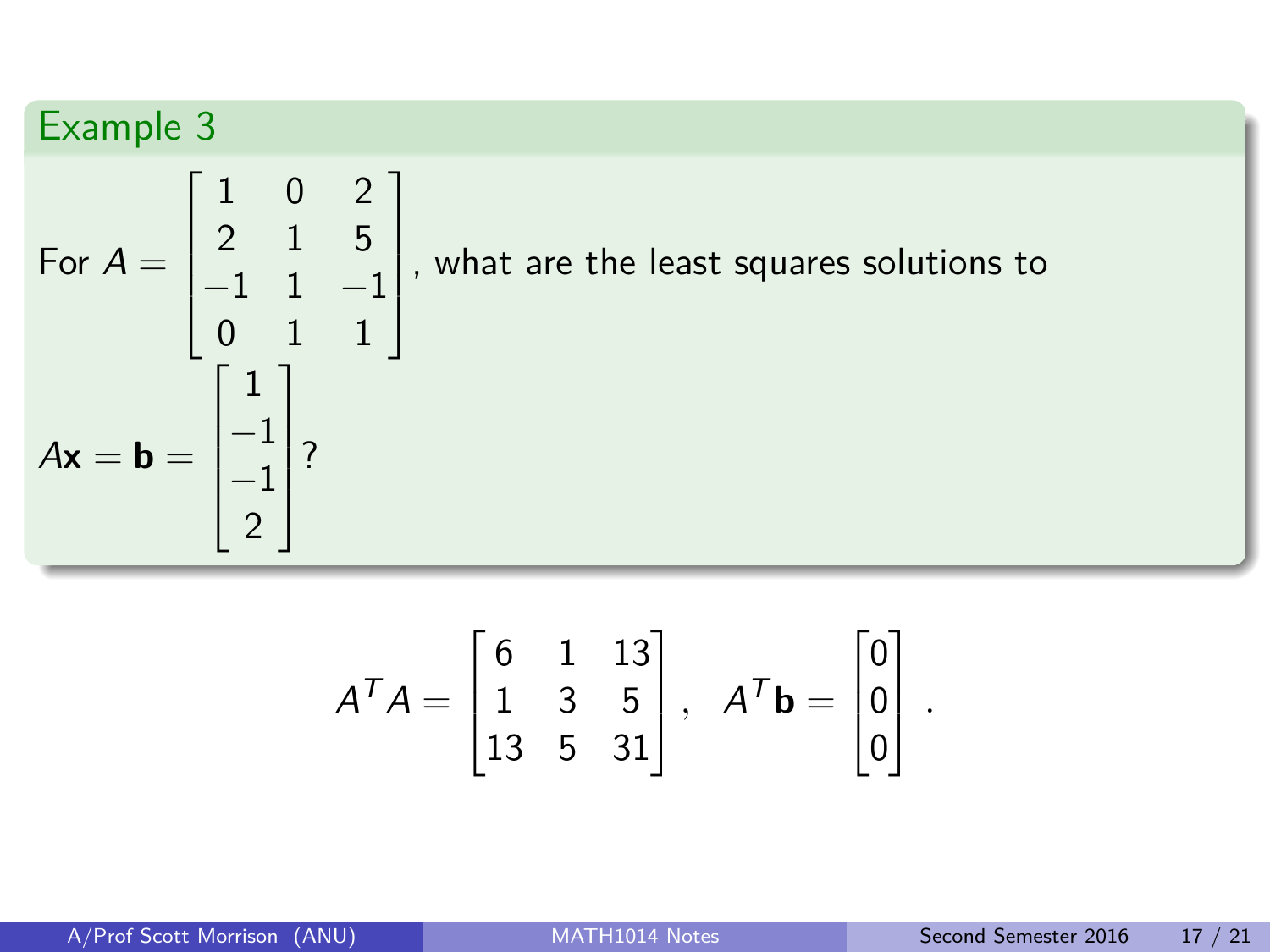For this example, solving  $A^T A \hat{x} = A^T \mathbf{b}$  is equivalent to finding the null space of  $A^\mathcal{T} A$ 

$$
\begin{bmatrix} 6 & 1 & 13 \\ 1 & 3 & 5 \\ 13 & 5 & 31 \end{bmatrix} \xrightarrow{ref} \begin{bmatrix} 1 & 0 & 2 \\ 0 & 1 & 1 \\ 0 & 0 & 0 \end{bmatrix}
$$

Here,  $x_3$  is free and  $x_2 = -x_3, x_1 = -2x_3$ . So Nul  $A^T A = \mathbb{R}$  $\sqrt{ }$  $\overline{\phantom{a}}$ 2 1 −1 1  $\vert \cdot$ Here  $A\hat{\mathbf{x}} = \mathbf{0}$  –not a very good approximation!

Remember that we are looking for the vectors that map to the closest point to **b** in Col A.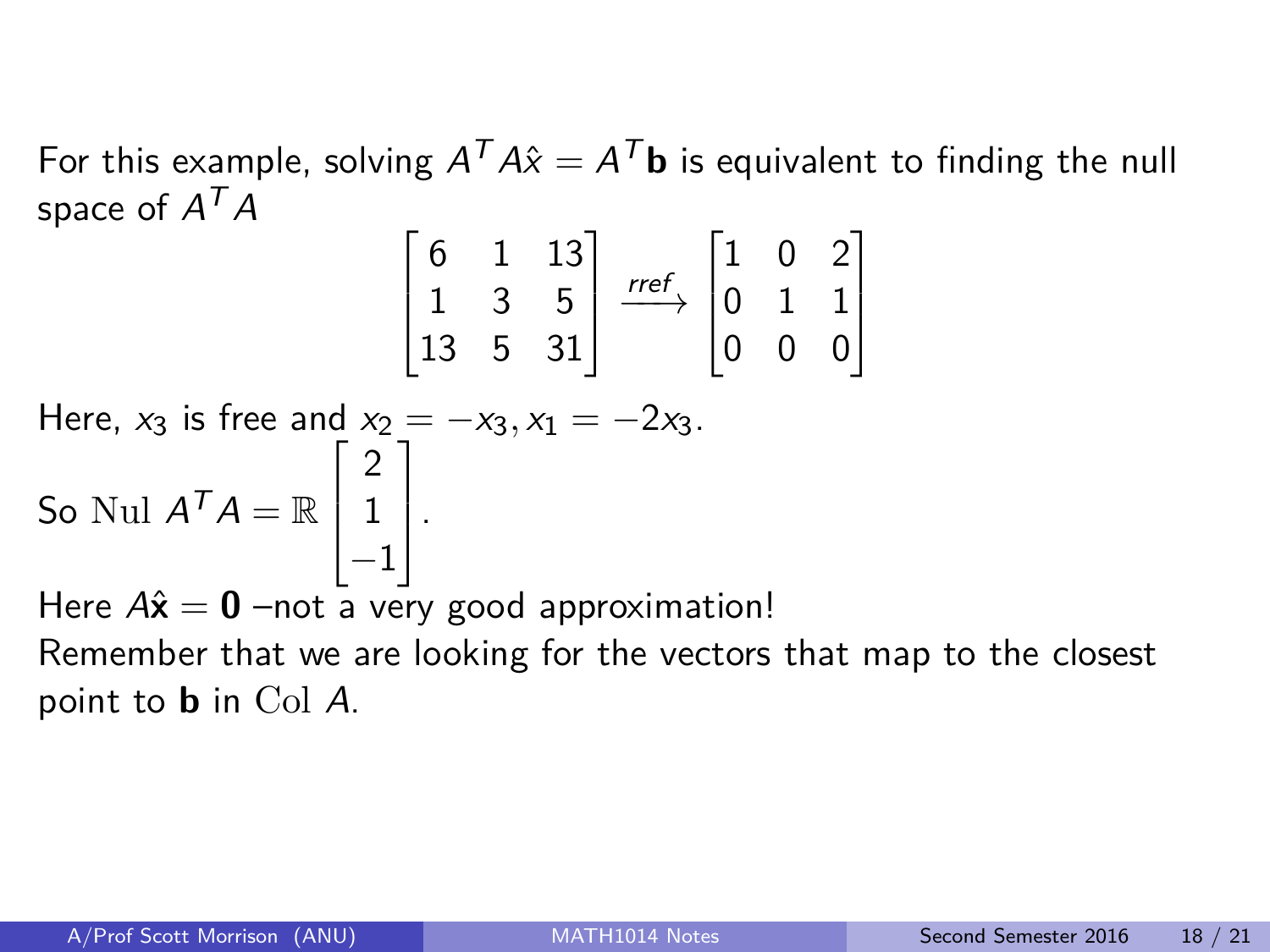The question of a "best approximation" to a solution has been reduced to solving the normal equations.

An immediate consequence is that there is going to be a unique least squares solution if and only if  $A^{\mathcal{T}}A$  is invertible (note that  $A^{\mathcal{T}}A$  is always a square matrix).

#### Theorem

The matrix  $A<sup>T</sup>A$  is invertible if and only if the columns of A are linearly independent. In this case the equation  $Ax = b$  has only one least squares solution  $\hat{x}$ , and it is given by

<span id="page-21-0"></span>
$$
\hat{\mathbf{x}} = (A^T A)^{-1} A^T \mathbf{b} \tag{1}
$$

For the proof of this theorem see Lay 6.5 Exercises 19 - 21.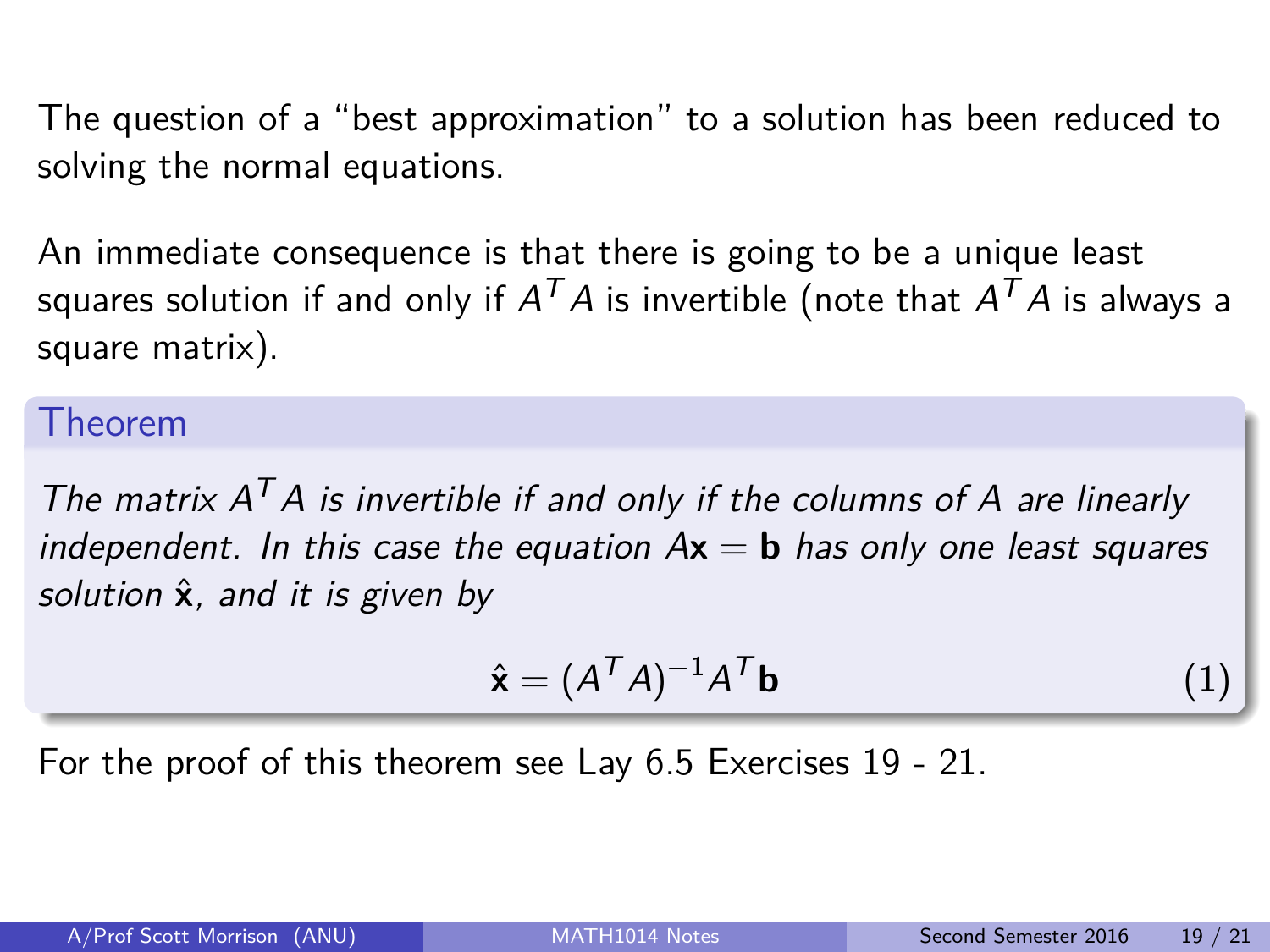Formula  $(1)$  for  $\hat{x}$  is useful mainly for theoretical calculations and for hand calculations when  $A^TA$  is a  $2\times 2$  invertible matrix.

When a least squares solution  $\hat{\mathbf{x}}$  is used to produce A $\hat{\mathbf{x}}$  as an approximation to **b**, the distance from **b** to  $A\hat{x}$  is called the **least squares error** of this approximation.